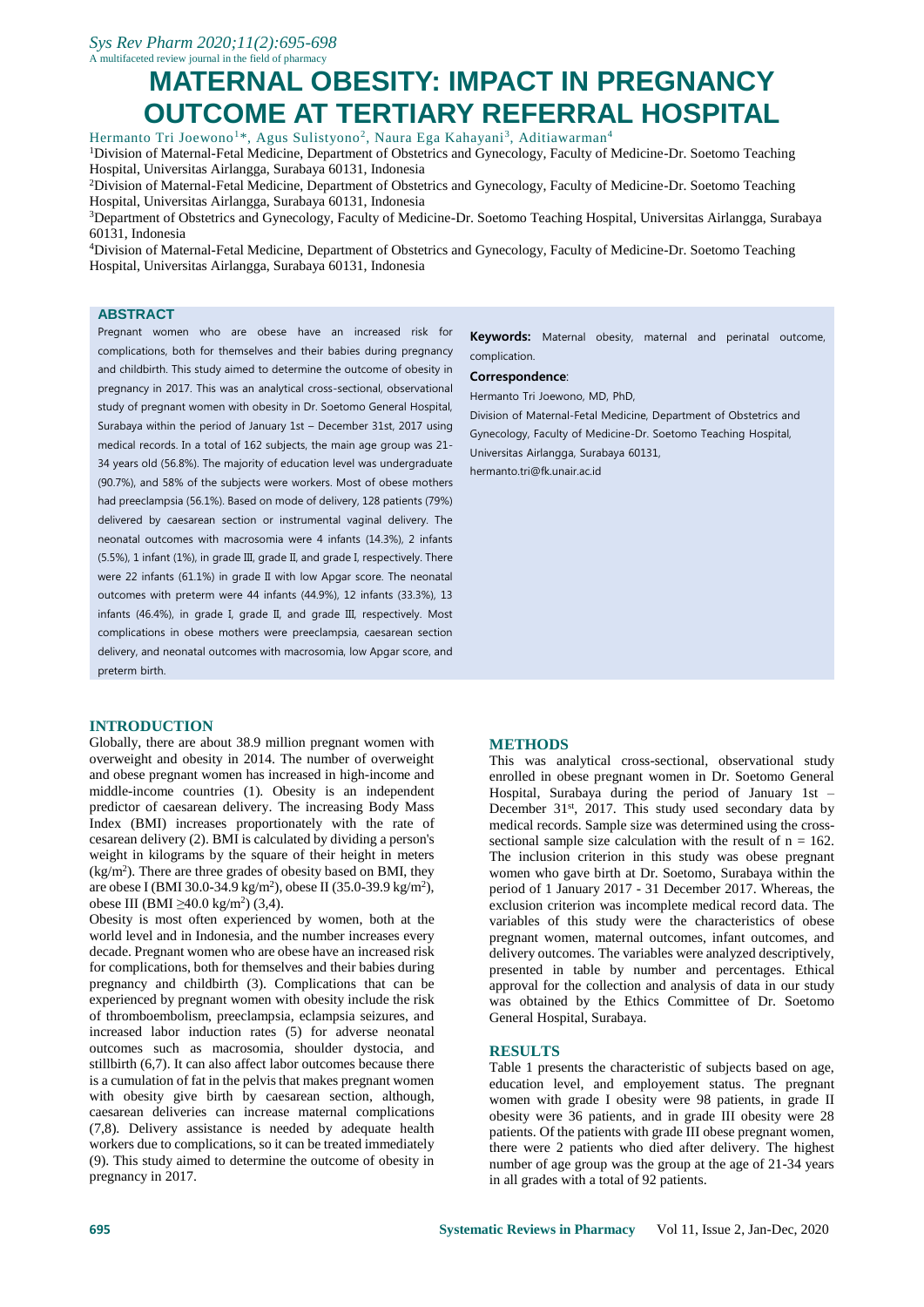Table 2 shows distribution of pregnancy outcome in maternal obesity. Based of the complications, most of obese mother had preeclampsia. Based on the mode of delivery, 128 patients (79%) delivered by caesarean section or instrumental vaginal delivery. The neonatal outcomes with macrosomia were 4 infants (14.3%), 2 infants (5.5%), 1 infant (1%), in grade III,

grade II, and grade I, respectively. There were infants with low Apgar score in grade II as many as 22 (61.1%). The neonatal outcomes with preterm were 44 infants (44.9%), 12 infants (33.3%), 13 infants (46.4%), in grade I, grade II, and grade III, respectively.

| <b>Table 1. Characteristic of subjects</b> |                            |                   |                    |  |
|--------------------------------------------|----------------------------|-------------------|--------------------|--|
| <b>Characteristic</b>                      | <b>Obesity Grade n</b> (%) |                   |                    |  |
|                                            | Grade I $(n=98)$           | Grade II $(n=36)$ | Grade III $(n=28)$ |  |
| Age (years)                                |                            |                   |                    |  |
| $\leq$ 20                                  | 4(4)                       | 1(2.8)            | $\overline{0}$     |  |
| 21-34                                      | 53 (54)                    | 21(53.8)          | 18 (64.3)          |  |
| $\geq$ 35                                  | 41 (42)                    | 14 (38.9)         | 10(35.7)           |  |
| Education                                  |                            |                   |                    |  |
| High                                       | 88 (89.9)                  | 36(100)           | 23(82.1)           |  |
| Low                                        | 10(10.2)                   | $\boldsymbol{0}$  | 5(17.9)            |  |
| Employee                                   |                            |                   |                    |  |
| Yes                                        | 57 (58.2)                  | 19(52.8)          | 18 (64.3)          |  |
| No                                         | 41 (41.8)                  | 17(47.2)          | 10(35.7)           |  |

| Table 2. Distribution of Pregnancy Outcome in Maternal Obesity |                     |                   |                    |  |
|----------------------------------------------------------------|---------------------|-------------------|--------------------|--|
| <b>Characteristic</b>                                          | Obesity Grade n (%) |                   |                    |  |
|                                                                | Grade I $(n=98)$    | Grade II $(n=36)$ | Grade III $(n=28)$ |  |
| <b>Maternal Outcome</b>                                        |                     |                   |                    |  |
| Complication                                                   |                     |                   |                    |  |
| Preeclampsia                                                   | 41 (41.8)           | 28 (77.8)         | 22(78.6)           |  |
| Gestastional diabetes                                          | 7(7.1)              | 1(2.8)            | 0                  |  |
| Combination Preeclampsia<br>and                                | 5(5.1)              | 2(5.5)            | 3(10.7)            |  |
| <b>Gestastional diabetes</b>                                   |                     |                   |                    |  |
| Other complication                                             | 45 (46)             | 5(13.9)           | 3(10.7)            |  |
| Mode of delivery                                               |                     |                   |                    |  |
| Caesar section                                                 | 64 (65.3%)          | 24 (66.7%)        | 28 (100%)          |  |
| Instrumental delivery                                          | 5(5.1)              | 7(19.4)           | 0                  |  |
| Spontaneous                                                    | 29 (29.6%)          | $5(13.9\%)$       | $0(0\%)$           |  |
| <b>Neonatal Outcome</b>                                        |                     |                   |                    |  |
| Macrosomia                                                     | 1(1)                | 2(5.5)            | 4(14.3)            |  |
| Apgar score                                                    |                     |                   |                    |  |
| High                                                           | 53 (54)             | 14 (38.9)         | 17(60.7)           |  |
| Low                                                            | 45 (46)             | 22(61.1)          | 11(39.3)           |  |
| Preterm                                                        |                     |                   |                    |  |
| Yes                                                            | 44 (44.9)           | 12 (33.3%)        | 13 (46.4)          |  |
| No                                                             | 54 (55.1%)          | 24(66.7)          | 15(53.6)           |  |

## **DISCUSSION**

Obesity is a risk factor for metabolic syndromes, which is related to the increased risk of various non-communicable diseases (NCDs) (10). Obesity in pregnant women also has high risk of complication during pregnancy and delivery and affects to neonatal outcomes. This study found most complications in obese mother were preeclampsia, caesarean section delivery, and neonatal outcomes with macrosomia, low Apgar score, and preterm birth. Some studies reported that obese women in pregnancy had higher risk of preeclampsia compared to normal BMI (11). If the medical treatment delay, including delay in identified pregnancy risk and dangerous sign, delay in accessibility to health facilities and taking good health services, maternal mortality may occur (12).

Preeclampsia is a pregnancy disorder that affects 2-8% of all pregnancies and remains a leading cause of maternal and perinatal morbidity and mortality worldwide (13,14). The risk of preeclampsia increases 2-fold with every increase in body weight by 5-7 kg/m2. In grade III obesity, it increases almost 5-fold. The possibility can be caused by the risk of hypertension (15). Preeclampsia is also related to other disorder, such as anemia in pregnancy (16).

The mode of delivery used in obese pregnant women was mostly caesarean section. A study conducted in Germany reported that obese pregnant women with caesarean delivery outcomes increased at grade I as much as 25.1%, at grade II as much as 30.2% and at grade III with the highest increase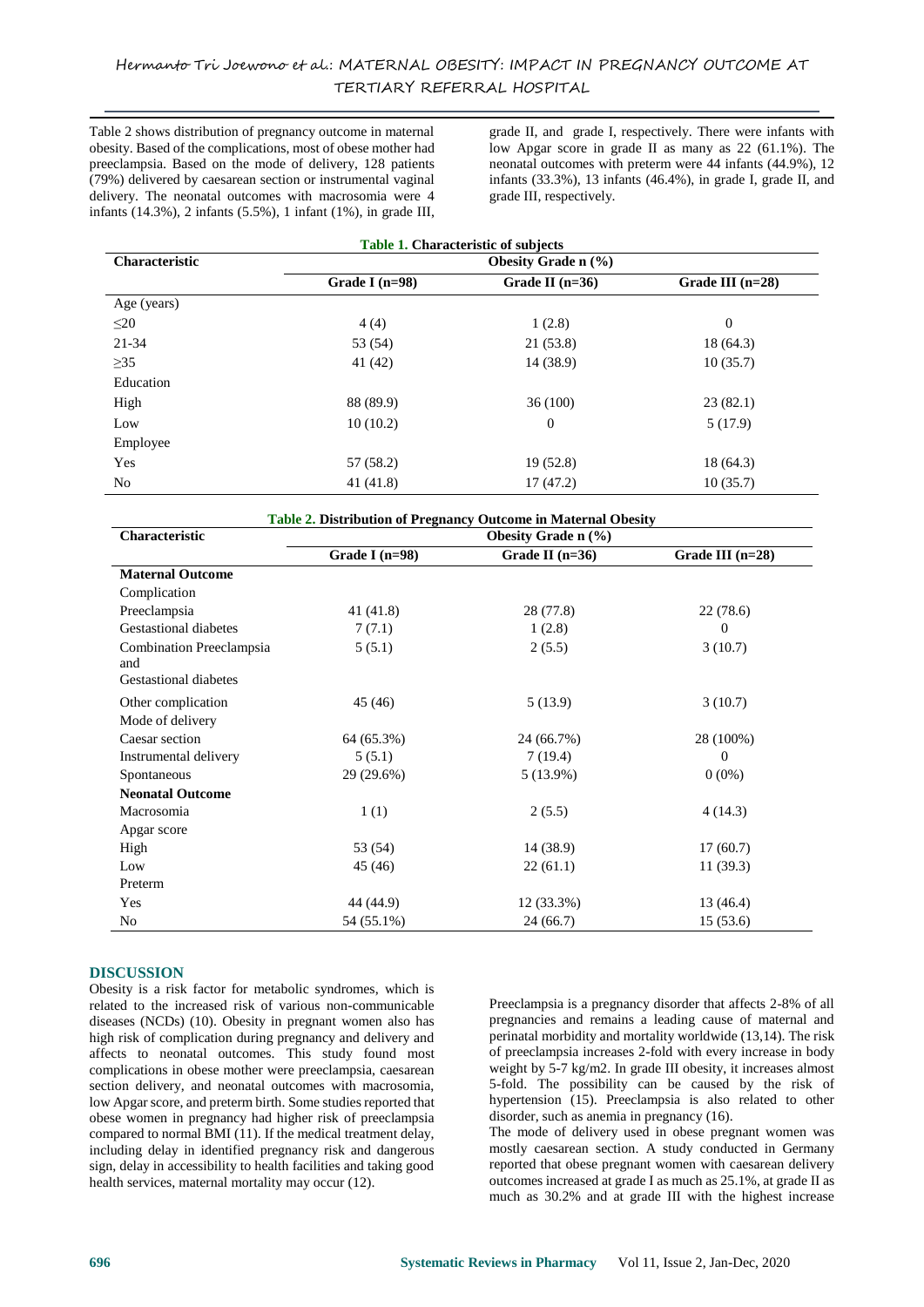reaching 43.1% (17). Similiar study in Europe reported an increase in women with caesarean delivery with an increase in BMI. The percentage of obese pregnant women with caesarean delivery was 24.9%, 15.8% for overweight pregnant women and 10.2% with normal BMI (18).

The rate of caesarean section in obese pregnant women is more than 20% compared to a normal BMI. An increase in labor with cesarean section may due to macrosomia. Macrosomia infants are a consequence that can increase labor through caesarean section in obese pregnant women (7). A cohort study in Canada and Paris reported that macrosomia in Canada was 1.5 times more frequent than in Paris (9.5% vs. 7.1%). Macrosomia is strongly associated with an increase in BMI, and the risk is increasing in grade III obesity (19).

In Belgium's population, neonatal intensive needs increased by 38% by obese pregnant women because the Apgar score <7 increased to 31% (20). A case study in Sweden reported that there is a two-fold increase in grade III obesity with a low infant Apgar score (21). This findings in our study was in contrast with previous study which may due to differences in the number of samples. In the study conducted in Belgian population in the Brussels and Willonia regions with 38,675 births, the scope was very broad (20). A study conducted in Sweden used a sample of 3,480 obese pregnant women at grade III (21). Whereas, the scope in this study was very narrow in only one hospital with a total sample of 162 patients. Preterm baby outcomes occur at all grade of obesity. A study in Sweden showed that premature birth rates increase with an increase in BMI in grade I (0.27%), in grade II (0.35%), and in grade III (0.52%). Premature events can increase with increasing BMI in overweight and obesity and can increase in adolescence and old age, as well as in pregnant women with low education and smokers (22). This findings was in contrast to previous case studies which stated the link between obesity and prematurity was not significant after the factors (multigravida, diabetes mellitus, hypertension and anemia) that influence are removed (23).

This study has several limitations. In this study, secondary data from medical records were taken so that researchers sometimes had difficulty finding incomplete data and were not written in the medical records of each patient. There were also some medical records that could not be found by the staff in the filing because they were tucked.

# **CONCLUSION**

This study found that most obesity pregnant women have complications with preeclampsia and caesarean section delivery. Whereas, neonatal outcomes with macrosomia, low Apgar score, and preterm birth were found mostly in grade III, grade II grade I, respectively.

## **REFERENCES**

- 1. Chen C, Xu X, Yan Y. Estimated global overweight and obesity burden in pregnant women based on panel data model. PLoS One. 2018 Aug 9;13(8):e0202183– e0202183.
- 2. Weiss JL, Malone FD, Emig D, Ball RH, Nyberg DA, Comstock CH, et al. Obesity, Obstetric Complications and Cesarean Delivery Rate--A Population-Based Screening Study. Am J Obstet Gynecol. 2004 Apr 1;190(4):1091–7.
- 3. Centre for Public Health Excellence at NICE (UK), (UK) and National Collaborating Centre for Primary Care. Obesity: The Prevention, Identification, Assessment and Management of Overweight and Obesity in Adults and Children. London; 2006.
- 4. WHO. Obesity: preventing and managing the global

epidemic. Report of a WHO consultation. Vol. 894, World Health Organization technical report series. Switzerland; 2000.

- 5. Aprilia DN, Prasetyo B, Sulistiawati S. Correlation Between Nutritional Status of Pregnant Women Based on Upper Arm Circumference and Preeclampsia/Eclampsia Severity Degree at Jagir Public Health Center During January 2014 - March 2014. Biomol Heal Sci J. 2018;1(2):120–3.
- 6. Ramachenderan J, Bradford J, McLean M. Maternal obesity and pregnancy complications: a review. Aust N Z J Obstet Gynaecol. 2008 Jun;48(3):228–35.
- 7. Sebire NJ, Jolly M, Harris JP, Wadsworth J, Joffe M, Beard RW, et al. Maternal obesity and pregnancy outcome: a study of 287,213 pregnancies in London. Int J Obes Relat Metab Disord J Int Assoc Study Obes. 2001 Aug;25(8):1175–82.
- 8. Chongsuvivatwong V, Bachtiar H, Chowdhury ME, Fernando S, Suwanrath C, Kor-Anantakul O, et al. Maternal and fetal mortality and complications associated with cesarean section deliveries in teaching hospitals in Asia. J Obstet Gynaecol Res. 2010;36(1):45– 51.
- 9. Handriani I, Melaniani S. The Effect of Referral Process and Complications to Maternal Mortality. J Berk Epidemiol. 2015;3(3):400–11.
- 10. Hasan N, Hadju V, Jafar N, Thaha RM. Prevalence of metabolic syndrome (MetS) and determinants among obese teachers in Makassar, Indonesia. Int Med J Malaysia. 2019;18(2):29–38.
- 11. Mbah AK, Kornosky JL, Kristensen S, August EM, Alio AP, Marty PJ, et al. Super-obesity and risk for early and late pre-eclampsia. BJOG. 2010 Jul;117(8):997–1004.
- 12. Syarifuddin, Thaha R, Abdullah AZ. Intermediate determinants in maternal mortality: Case study Tojo Una, Una District. Indian J Public Heal Res Dev. 2019;10(4):908–13.
- 13. Lumbanraja SN. Determining the maternal characteristics that predicts the adverse outcomes for patients with preeclampsia. J Univ Malaya Med Cent. 2013;16(1):1–6.
- 14. Jeyabalan A. Epidemiology of preeclampsia: impact of obesity. Nutr Rev [Internet]. 2013 Oct;71 Suppl 1(0 1):S18–25. Available from: https://pubmed.ncbi.nlm.nih.gov/24147919
- 15. Fitzsimons KJ, Modder J, Greer IA. Obesity in prenancy: risks and management. Obstet Med. 2009 Jun;2(2):52– 62.
- 16. Lumbanraja SN, Yaznil MR, Siregar DIS, Sakina A. The correlation between hemoglobin concentration during pregnancy with the maternal and neonatal outcome. Open Access Maced J Med Sci. 2019;7(4):594–8.
- 17. Stepan H, Scheithauer S, Dornhöfer N, Krämer T, Faber R. Obesity as an obstetric risk factor: does it matter in a perinatal center? Obesity (Silver Spring). 2006 May;14(5):770–3. Antonakou A, Papoutsis D, Tzavara C. Maternal obesity and its association with the mode of delivery and the neonatal outcome in induced labour: Implications for midwifery practice. Eur J Midwifery. 2018;2(April).
- 18. Fuchs F, Senat M-V, Rey E, Balayla J, Chaillet N, Bouyer J, et al. Impact of maternal obesity on the incidence of pregnancy complications in France and Canada. Sci Rep. 2017 Sep;7(1):10859.
- 19. Minsart A-F, Buekens P, De Spiegelaere M, Englert Y. Neonatal outcomes in obese mothers: a population-based analysis. BMC Pregnancy Childbirth. 2013 Feb;13:36.
- 20. MI. Maternal morbid obesity and the risk of adverse